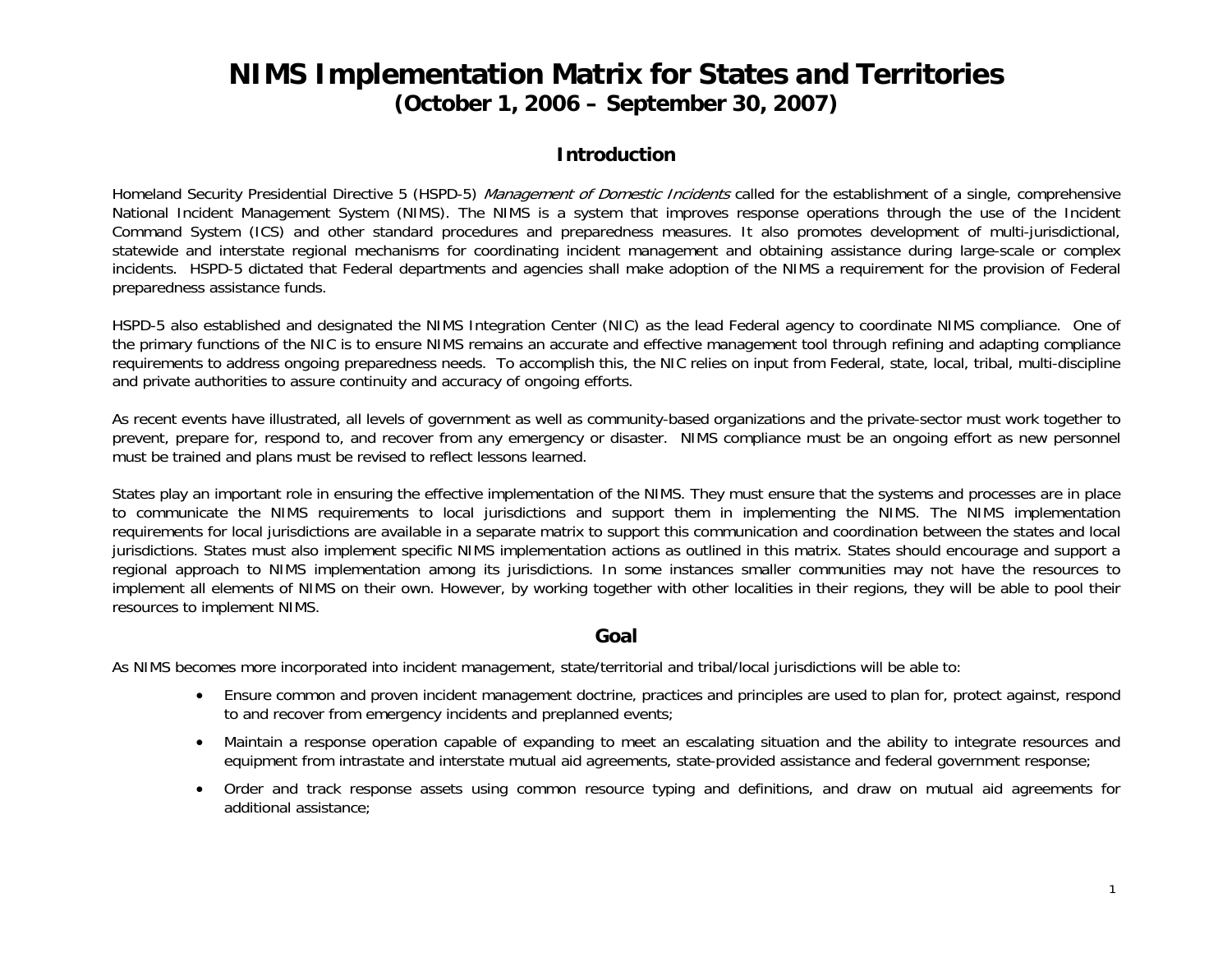#### **NIMS Implementation Matrix for States and Territories (October 1, 2006 – September 30, 2007)**

- • Establish staging and allocation plans for the re-distribution of equipment, supplies and aid coming into the area from other localities, states or the federal government through mutual aid agreements;
- • Conduct situational assessments and establish the appropriate ICS organizational structure to effectively manage the incident; and
- Establish communication processes, procedures and protocols that will ensure effective interoperable communications among emergency responders, 9-1-1 centers and multi-agency coordination systems such as Emergency Operations Centers (EOC).

The long-term goal of NIMS is to provide state, territorial, local, and tribal jurisdictions with a consistent operational framework for all aspects of incident management. This framework should be sustainable, flexible, and scalable to meet changing incident needs and allow for integration of other resources from various partners through mutual aid agreements.

#### **NIMS Compliance**

In previous years, the NIC took steps toward achieving this goal of NIMS implementation and compliance. In October 2005, the NIC disseminated the FY06 NIMS Compliance Requirements Matrices to the state, territory, tribal and local partners. Included was a letter to the nation's governors emphasizing the need to take the initial actions (as described in the matrices) to build a consistent operational framework for the nation. During FY06, states/territories were asked to self-certify their NIMS compliance by completing a NIMS certification form. Some states utilized the National Incident Management Capability Assessment Support Tool (NIMCAST) to assist in determining their NIMS compliance baseline.

The current NIMCAST tool is being redesigned to better meet stakeholder needs. Once released (in early 2007), the NIMCAST will be the preferred tool for use by states to assess NIMS compliance. All jurisdictions will be encouraged to use the NIMCAST to assess their compliance; however, other independently-developed electronic tools may be used for this purpose, provided that those tools can replicate the questions and metrics NIMCAST will assess.

In FY07, the self-certification approach will transition to performance-based questions and a measurement system of "metrics" which were derived, in part, from the required actions for compliance specified in the FY06 matrices. A collaborative approach with various state and local stakeholders was used to develop the metrics. This approach was based on the broad experiences of the subject matter experts from within the stakeholder group. Overall these metrics will measure the specific compliance requirements of state, territorial, tribal, and local jurisdictions for NIMS implementation in a consistent and achievable manner.

The metrics were separated into two categories:

• **Tier 1** metrics and questions (**bold type**) were deemed critical to measuring FY07 compliance. The Tier 1 metrics were derived from previously established NIMS requirements, and are fundamental to the success of NIMS implementation.

#### **All Tier 1 questions require answers in the affirmative to achieve compliance by the end of FY 07.**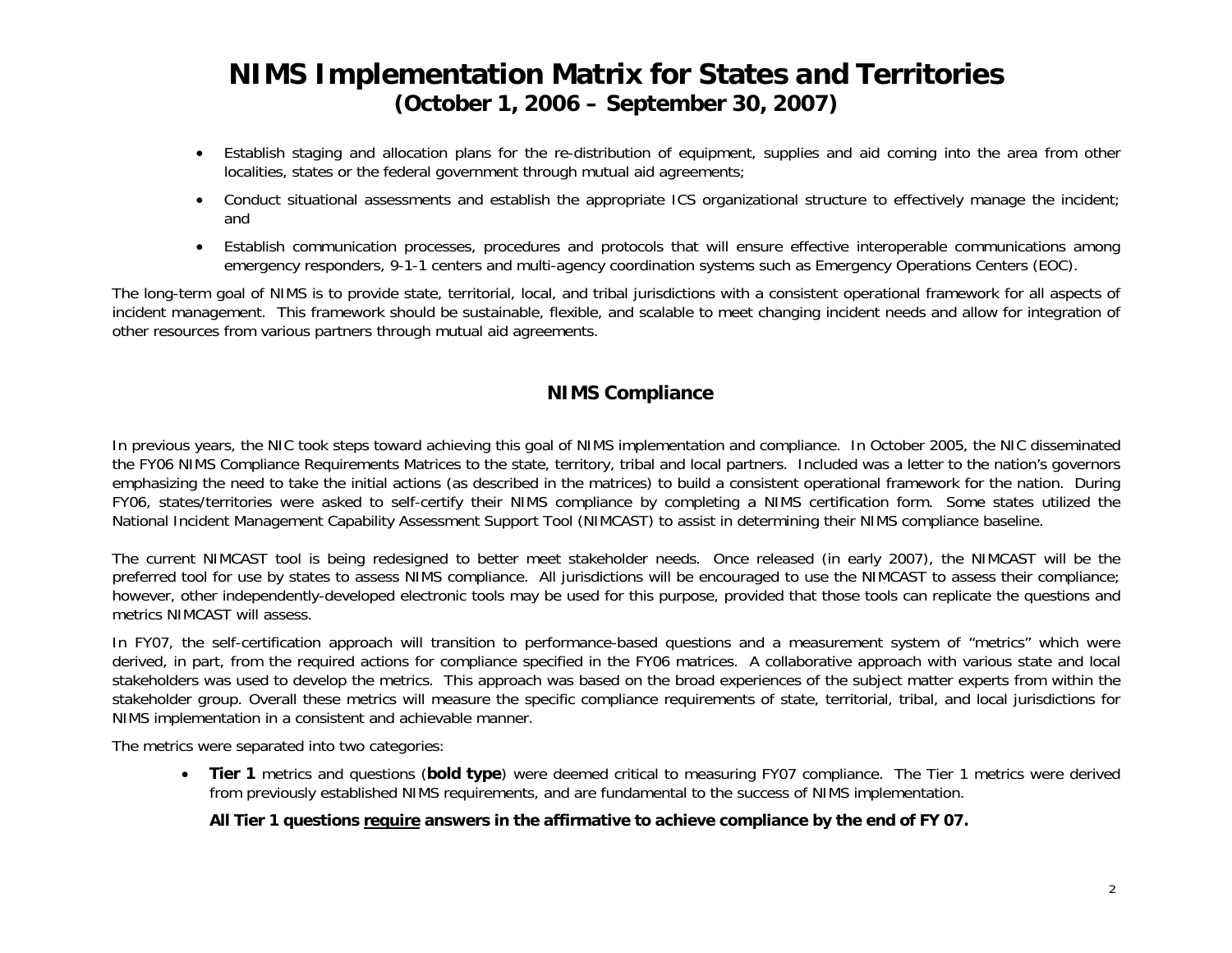#### **NIMS Implementation Matrix for States and Territories (October 1, 2006 – September 30, 2007)**

• All other metrics and questions (not in bold type) were deemed necessary in establishing a clear path ahead. These metrics and questions form the basis of FY 08 NIMS requirements and will be deemed critical at the end of FY 08. At present, they should be used to assess current implementation activities and revise long-term planning to ensure compliance in FY 08.

#### **All other questions do not require answers in the affirmative to achieve compliance by the end of FY 07.**

NIMS refinement will continue to evolve as policy and technical issues are further developed and clarified. This may well result in additional requirements being issued by the NIC as to what will constitute NIMS compliance in FY07 and beyond. With the completion of the FY07 actions, state, territorial, local, and tribal governments will have the foundational support for future NIMS implementation and compliance. The effective and consistent implementation of the NIMS nationwide will result in a strengthened national capability to prevent, prepare for, respond to and recover from any type of incident.

#### **FY07 Compliance Matrix**

The FY07 NIMS Implementation Matrices have been updated to reflect the transition from self-certification to specific performance-based metrics (see table below). The matrices describe the actions that states/territories must take by the end of FY07 (September 30, 2007) to be compliant with NIMS. These implementation requirements are in addition to the FY06 NIMS requirements as established in October, 2005. These requirements are available on the NIMS web page at: http://www.fema.gov/emergency/nims/index.shtm.

Specific updates include:

- •**New Required Compliance Actions**: These are indicated by "**NEW FOR FY07**" and should be addressed in FY07.
- • **Specific Areas of Measure:** This new column indicates the specific areas that will be measured by the NIMS Integration Center. Additionally, areas determined essential to successful NIMS implementation are emphasized in **BOLD** (supporting areas are in regular font).

| <b>NIMS Implementation Matrix</b>                              |                                                                                              |                                                                         |  |
|----------------------------------------------------------------|----------------------------------------------------------------------------------------------|-------------------------------------------------------------------------|--|
| <b>Required Actions</b><br>for Compliance                      | <b>Specific Areas</b><br>of Measure                                                          | <b>Guidance and Technical</b><br><b>Assistance Resources</b>            |  |
| <b>Section Title</b>                                           |                                                                                              |                                                                         |  |
| <b>Current Compliance Requirement</b>                          | • Essential area required for compliance in FY07<br>• Supporting area to be measured in FY07 | • Guidance and resources to assist in<br>performing the required action |  |
| <b>NEW FOR FY07: New FY07</b><br><b>Compliance Requirement</b> | • New area to be developed in FY07 and measured in FY08                                      | • Guidance and resources to assist in<br>performing the required action |  |

More information on NIMS and NIMS compliance, and answers to frequently asked questions are available on the NIMS Integration Center web page: [\(www.fema.gov/emergency/nims/nims.shtm\)](http://www.fema.gov/emergency/nims/nims.shtm).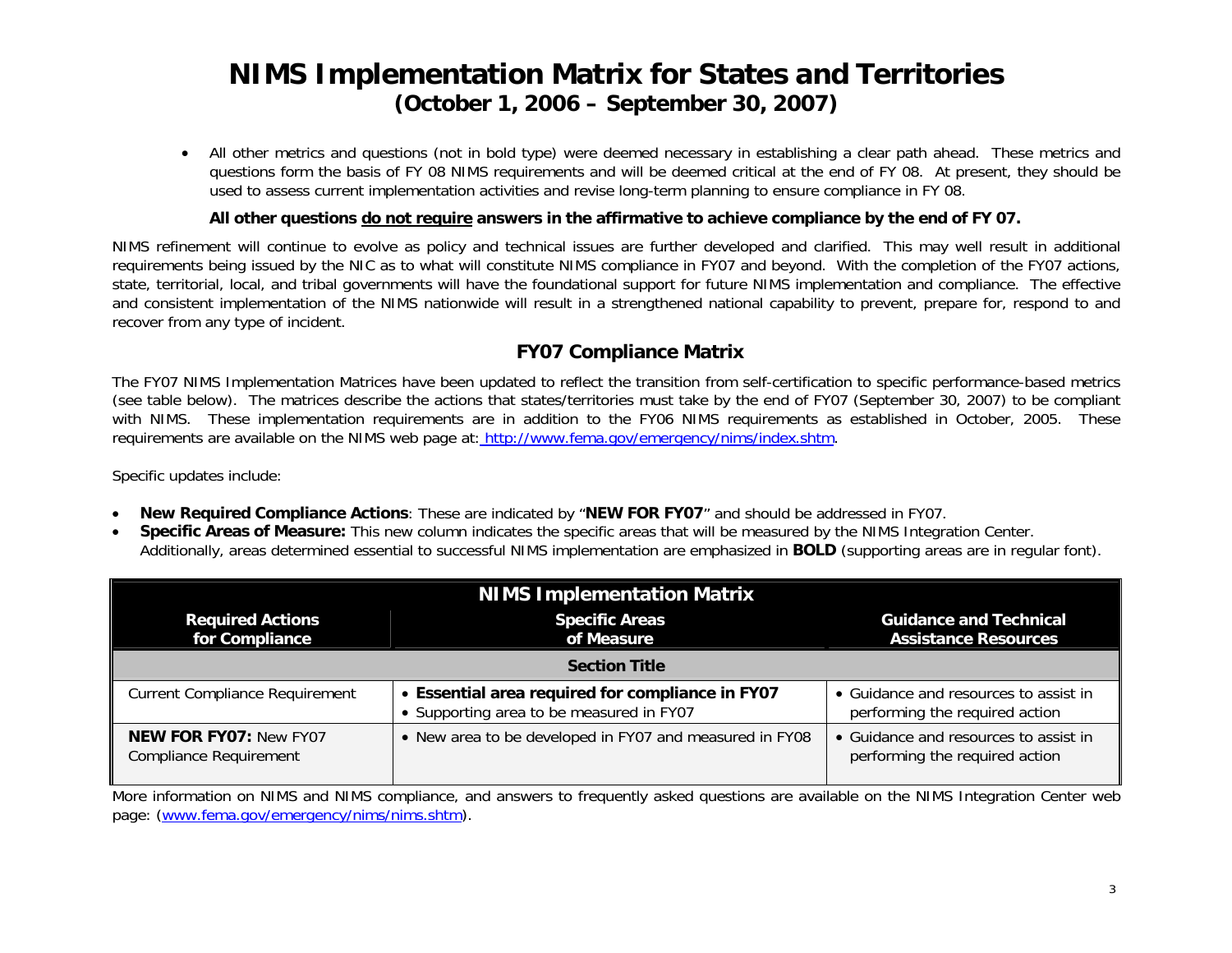| <b>FY07 Compliance Activities</b>                                                                                                                                                                                                                                                                                                                                                |                                                                                                                                                                                                                                                                                      |                                                                                                                                                                                                                                                                                                                                                                                                                                                                                                                                     |
|----------------------------------------------------------------------------------------------------------------------------------------------------------------------------------------------------------------------------------------------------------------------------------------------------------------------------------------------------------------------------------|--------------------------------------------------------------------------------------------------------------------------------------------------------------------------------------------------------------------------------------------------------------------------------------|-------------------------------------------------------------------------------------------------------------------------------------------------------------------------------------------------------------------------------------------------------------------------------------------------------------------------------------------------------------------------------------------------------------------------------------------------------------------------------------------------------------------------------------|
| <b>Required Compliance Actions</b>                                                                                                                                                                                                                                                                                                                                               | <b>Specific Areas of Measure</b><br><b>Bold</b> = "Tier $1$ "                                                                                                                                                                                                                        | <b>Guidance and Technical Assistance Resources</b>                                                                                                                                                                                                                                                                                                                                                                                                                                                                                  |
| <b>State Adoption and Infrastructure</b>                                                                                                                                                                                                                                                                                                                                         |                                                                                                                                                                                                                                                                                      |                                                                                                                                                                                                                                                                                                                                                                                                                                                                                                                                     |
| Adopt NIMS at the state/territorial<br>level for all government departments<br>and agencies; as well as promote<br>and encourage NIMS adoption by<br>associations, utilities, non-<br>governmental organizations (NGOs)<br>and private sector incident<br>management and response<br>organizations.<br>Monitor formal adoption of NIMS by<br>all tribal and local jurisdictions. | • Formal NIMS adoption achieved by all<br>states/territories.<br>• State/territory promotes and encourages<br>NIMS adoption by all stakeholders<br>(associations, utilities, NGOs, and<br>appropriate private sectors partners).<br>• State/territory monitors formal NIMS adoption. | • Adopt NIMS through executive order, proclamation, resolution or<br>legislation as the state's official all-hazards, incident response<br>system.<br>• Develop a baseline assessment of NIMS requirements that your<br>jurisdiction already meets, and using that baseline, develop a<br>strategy for full NIMS implementation and maintenance.<br>• NIMS Capability Assessment Support Tool (NIMCAST):<br>www.fema.gov/nimcast<br>• NIMS Adoption Tools and Templates:<br>www.fema.gov/emergency/nims/nims_toolsandtemplates.shtm |
| Establish a planning process to<br>ensure the communication and<br>implementation of NIMS<br>requirements across the<br>state/territory, including tribal/local<br>governments. This process must<br>provide a means for measuring<br>progress and facilitate reporting.                                                                                                         | • Measurable processes are in place for<br>communication, implementation and<br>reporting of NIMS compliance<br>requirements by state/territory to state-<br>level departments and/or agencies, and<br>tribal/local stakeholders by all<br>states/territories.                       | • NIMS Capability Assessment Support Tool (NIMCAST):<br>www.fema.gov/nimcast<br>• NIMS Implementation Plan Tools and Templates:<br>www.fema.gov/emergency/nims/nims_toolsandtemplates.shtm<br>• FY07 Tribal/local NIMS Compliance Matrix                                                                                                                                                                                                                                                                                            |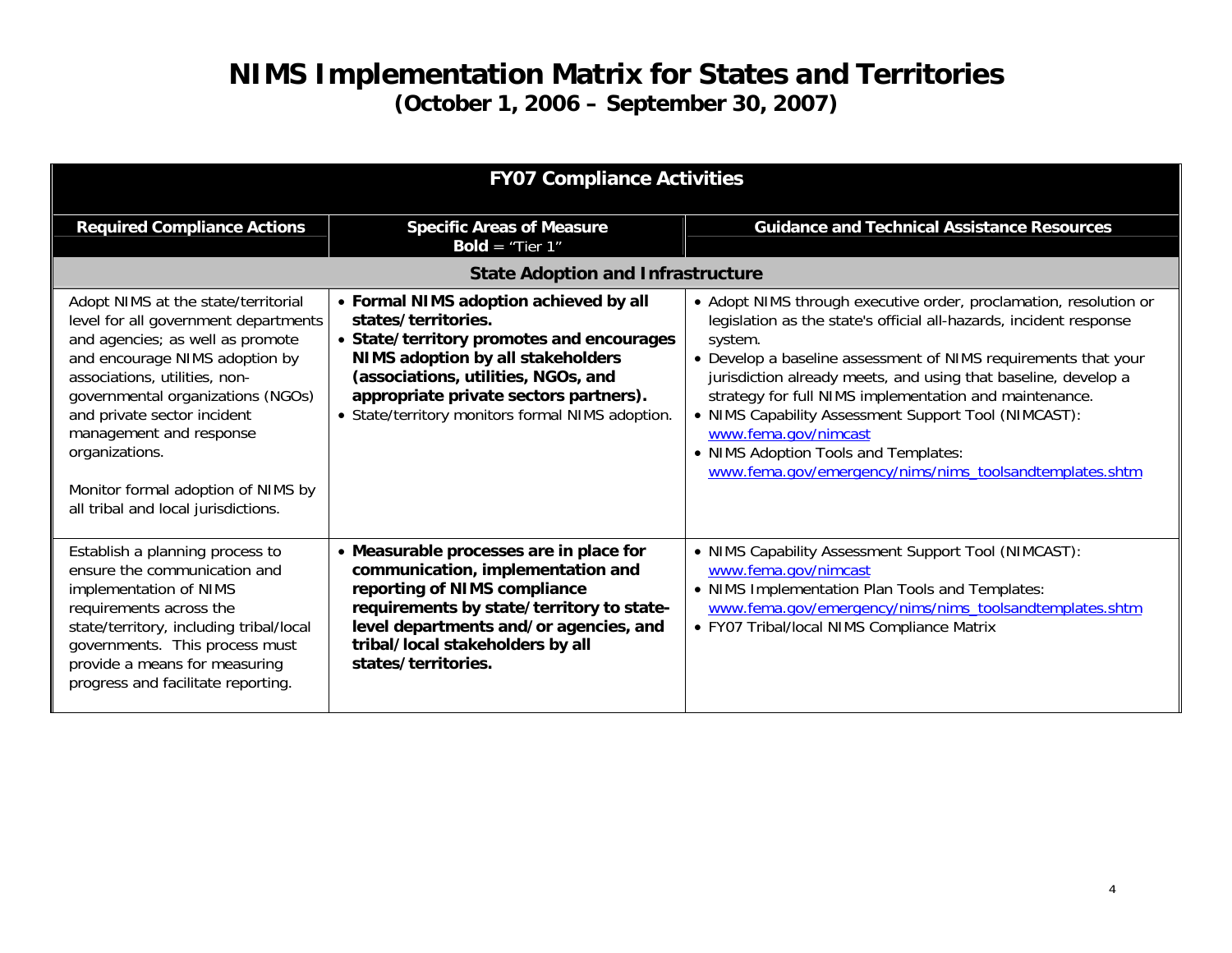| <b>FY07 Compliance Activities</b>                                                                                                                                                                                                                                                                                                               |                                                                                                                                                                                                                                                                                                                                                                            |                                                                                                                                                                                                                                                                                                                                                                                                                                                                                                         |
|-------------------------------------------------------------------------------------------------------------------------------------------------------------------------------------------------------------------------------------------------------------------------------------------------------------------------------------------------|----------------------------------------------------------------------------------------------------------------------------------------------------------------------------------------------------------------------------------------------------------------------------------------------------------------------------------------------------------------------------|---------------------------------------------------------------------------------------------------------------------------------------------------------------------------------------------------------------------------------------------------------------------------------------------------------------------------------------------------------------------------------------------------------------------------------------------------------------------------------------------------------|
| <b>Required Compliance Actions</b>                                                                                                                                                                                                                                                                                                              | <b>Specific Areas of Measure</b><br><b>Bold</b> = "Tier $1$ "                                                                                                                                                                                                                                                                                                              | <b>Guidance and Technical Assistance Resources</b>                                                                                                                                                                                                                                                                                                                                                                                                                                                      |
| Designate a single point of contact<br>within the state/territorial<br>government to serve as principal<br>coordinator for NIMS<br>implementation statewide.                                                                                                                                                                                    | • Single point of contact for overall NIMS<br>implementation designated by all<br>states/territories.<br>• NIMS implementation point of contact has<br>appropriate authority.                                                                                                                                                                                              | • Consider establishing new or leverage existing cross-jurisdictional<br>and cross-discipline advisory group to assist and ensure full<br>implementation of NIMS.<br>• NIMS Implementation Plan Tools and Templates:<br>www.fema.gov/emergency/nims/nims_toolsandtemplates.shtm                                                                                                                                                                                                                         |
| To the extent permissible by law,<br>ensure that federal preparedness<br>funding to state/territorial<br>departments and/or agencies, as well<br>as tribal/local jurisdictions, is linked<br>to the satisfactory progress in<br>meeting the requirements related to<br>FY06 NIMS implementation<br>requirements.                                | • As appropriate, state/territory verifies<br>NIMS compliance as a condition for the<br>distribution of DHS preparedness funding.<br>• As appropriate, state/territory verifies NIMS<br>compliance as a condition for the distribution of<br>other (non-DHS) Federal preparedness funding<br>to local and/or tribal jurisdictions.                                         | • National Incident Management System (NIMS):<br>www.fema.gov/emergency/nims<br>• NIMS Capability Assessment Support Tool (NIMCAST):<br>www.fema.gov/nimcast<br>• 2006 Homeland Security Grant Program Guidance:<br>www.ojp.usdoj.gov/odp/docs/fy2006hsqp.pdf<br>• National Preparedness Goal and National Preparedness Guidance:<br>www.ojp.usdoj.gov/odp/docs/NationalPreparednessGuidance.pdf                                                                                                        |
| To the extent permissible by<br>state/territorial law and regulations,<br>audit agencies and review<br>organizations should routinely<br>include NIMS implementation<br>requirements in all audits associated<br>with federal preparedness grant<br>funds. This process will validate the<br>self-certification process for NIMS<br>compliance. | • State/territorial audit agencies and<br>review organizations evaluate NIMS<br>implementation and compliance as part of<br>grant-related audits for DHS funding.<br>• State/territorial audit agencies and review<br>organizations evaluate NIMS implementation<br>and compliance as part of grant-related audits<br>for other (non-DHS) Federal preparedness<br>funding. | • National Incident Management System (NIMS):<br>www.fema.gov/emergency/nims<br>• NIMS Capability Assessment Support Tool (NIMCAST):<br>www.fema.gov/nimcast<br>• 2006 Homeland Security Grant Program Guidance:<br>• www.ojp.usdoj.gov/odp/docs/fy2006hsqp.pdf<br>• A list of the Federal preparedness grant programs:<br>www.ojp.usdoj.gov/odp/grants_programs.htm<br>• National Preparedness Goal and National Preparedness Guidance:<br>www.ojp.usdoj.gov/odp/docs/NationalPreparednessGuidance.pdf |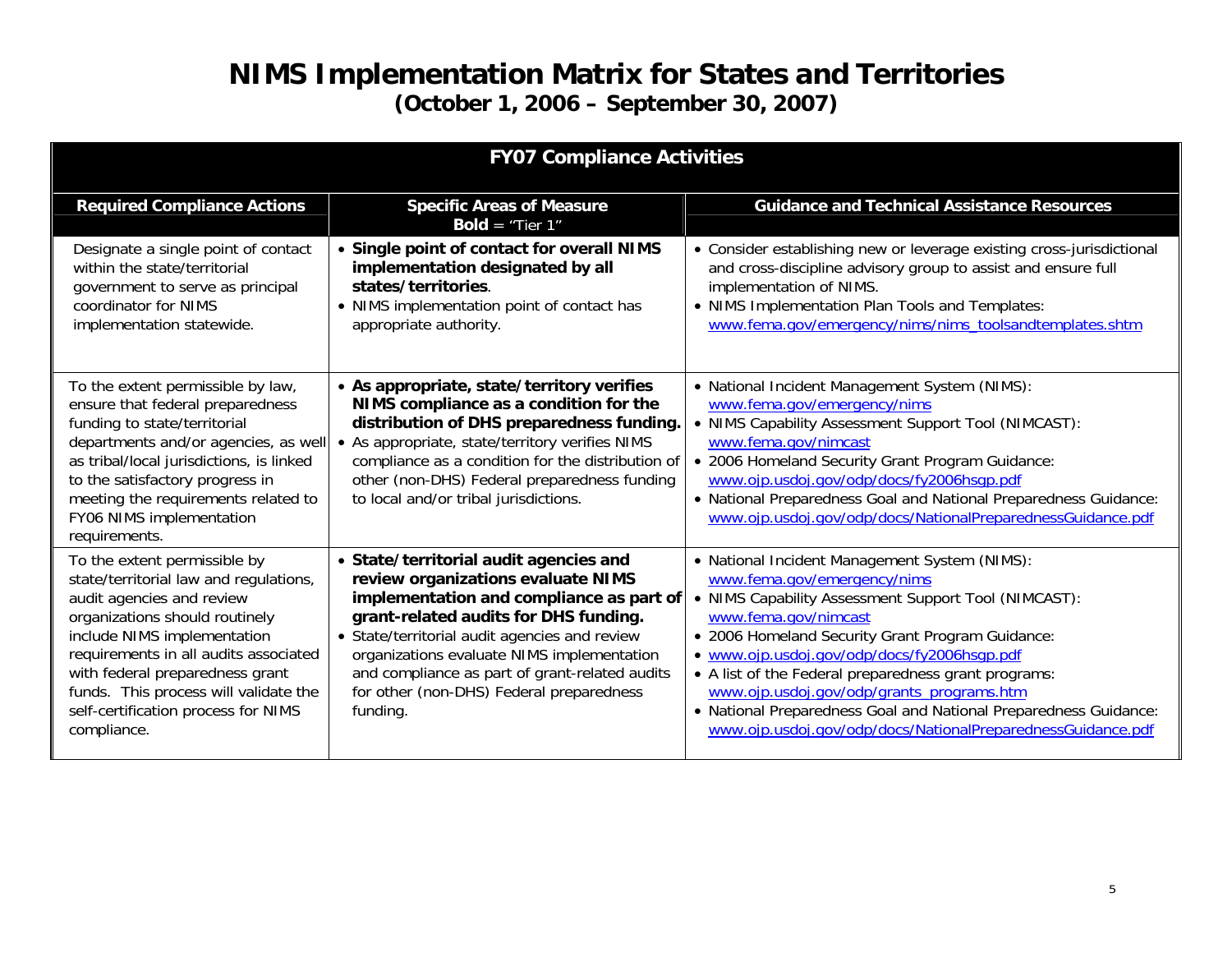| <b>FY07 Compliance Activities</b>                                                                                                                                                                                                       |                                                                                                                                                                                      |                                                                                                                                                                                                                                                                                                                                                                   |  |
|-----------------------------------------------------------------------------------------------------------------------------------------------------------------------------------------------------------------------------------------|--------------------------------------------------------------------------------------------------------------------------------------------------------------------------------------|-------------------------------------------------------------------------------------------------------------------------------------------------------------------------------------------------------------------------------------------------------------------------------------------------------------------------------------------------------------------|--|
| <b>Required Compliance Actions</b>                                                                                                                                                                                                      | <b>Specific Areas of Measure</b><br><b>Bold</b> = "Tier $1$ "                                                                                                                        | <b>Guidance and Technical Assistance Resources</b>                                                                                                                                                                                                                                                                                                                |  |
| <b>NEW FOR FY07: Monitor and assess</b><br>outreach and implementation of<br>NIMS requirements across the<br>state/territory, including tribal/local<br>jurisdictions.                                                                  | State/territory assesses outreach and<br>implementation of NIMS compliance<br>requirements.                                                                                          | • Conduct assessment of the implementation of NIMS requirements<br>by state/territorial departments and agencies, local jurisdictions, and<br>tribal jurisdictions.<br>• NIMS Implementation Plan Tools and Templates:<br>www.fema.gov/emergency/nims/nims_toolsandtemplates.shtm<br>• NIMS Capability Assessment Support Tool (NIMCAST):<br>www.fema.gov/nimcast |  |
| <b>NEW FOR FY07: For departments</b><br>and/or agencies identified within the<br>state/territorial NIMS<br>implementation plan, designate a<br>single point of contact to serve as<br>principal coordinator for NIMS<br>implementation. | Single Point of Contact for NIMS implementation<br>designated by each state/territorial department<br>and/or agency identified in the state/territorial<br>NIMS Implementation Plan. | • Example: state/territorial department and/or agency representative<br>designated to coordinate NIMS implementation within that<br>department and/or agency.<br>• NIMS Capability Assessment Support Tool (NIMCAST):<br>www.fema.gov/nimcast<br>• NIMS Implementation Plan Tools and Templates:<br>www.fema.gov/emergency/nims/nims_toolsandtemplates.shtm       |  |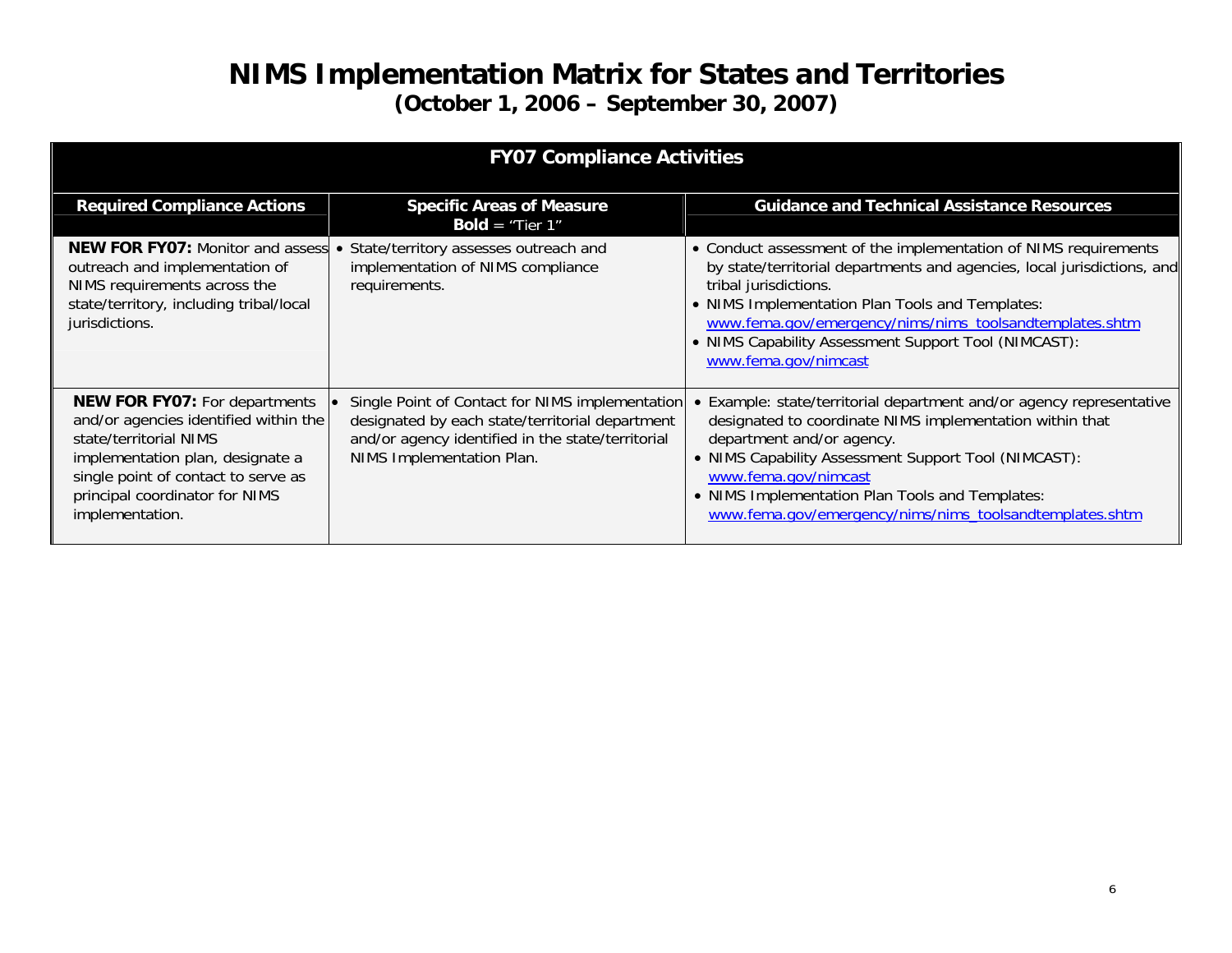| <b>FY07 Compliance Activities</b>                                                                                                                                                                                                                                                                                                                                                               |                                                                                                                                                                                                                                                                                                                                                                                                              |                                                                                                                                                                                                                                                                                                                                                                                                                                                                                                                                                                                                                                                          |
|-------------------------------------------------------------------------------------------------------------------------------------------------------------------------------------------------------------------------------------------------------------------------------------------------------------------------------------------------------------------------------------------------|--------------------------------------------------------------------------------------------------------------------------------------------------------------------------------------------------------------------------------------------------------------------------------------------------------------------------------------------------------------------------------------------------------------|----------------------------------------------------------------------------------------------------------------------------------------------------------------------------------------------------------------------------------------------------------------------------------------------------------------------------------------------------------------------------------------------------------------------------------------------------------------------------------------------------------------------------------------------------------------------------------------------------------------------------------------------------------|
| <b>Required Compliance Actions</b>                                                                                                                                                                                                                                                                                                                                                              | <b>Specific Areas of Measure</b><br><b>Bold</b> = "Tier $1$ "                                                                                                                                                                                                                                                                                                                                                | <b>Guidance and Technical Assistance Resources</b>                                                                                                                                                                                                                                                                                                                                                                                                                                                                                                                                                                                                       |
| <b>Command and Management</b>                                                                                                                                                                                                                                                                                                                                                                   |                                                                                                                                                                                                                                                                                                                                                                                                              |                                                                                                                                                                                                                                                                                                                                                                                                                                                                                                                                                                                                                                                          |
| <b>Incident Command System (ICS):</b><br>Manage all emergency incidents and<br>preplanned (recurring/special) events<br>in accordance with ICS organizational<br>structures, doctrine and procedures,<br>as defined in NIMS. ICS<br>implementation must include the<br>consistent application of Incident<br>Action Planning (IAP) and Common<br>Communications Plans (CCP), as<br>appropriate. | • State/territorial responders utilize NIMS-<br>prescribed ICS during all-hazards incident<br>response.<br>• State/territorial responders utilize NIMS-<br>prescribed ICS during preplanned events.<br>• State/territorial consistently applies NIMS-<br>prescribed ICS to IAPs.<br>• State/territorial consistently applies NIMS-<br>prescribed ICS to CCPs.<br>• Utilization of ICS verified by exercises. | • Institutionalize ICS: Terms and definitions:<br>www.fema.gov/txt/nims/institutionalizing_ics.txt<br>• Incorporate concepts and principles of NIMS Chapter II, Command<br>and Management including ICS characteristics such as:<br>• common terminology<br>• modular organization<br>• management by objectives<br>• incident action planning<br>• manageable span of control<br>• pre-designated incident facilities<br>• comprehensive resource management<br>• integrated communications<br>• transfer of command<br>• unity of command<br>• unified command<br>• personnel and resource accountability<br>• information and intelligence management |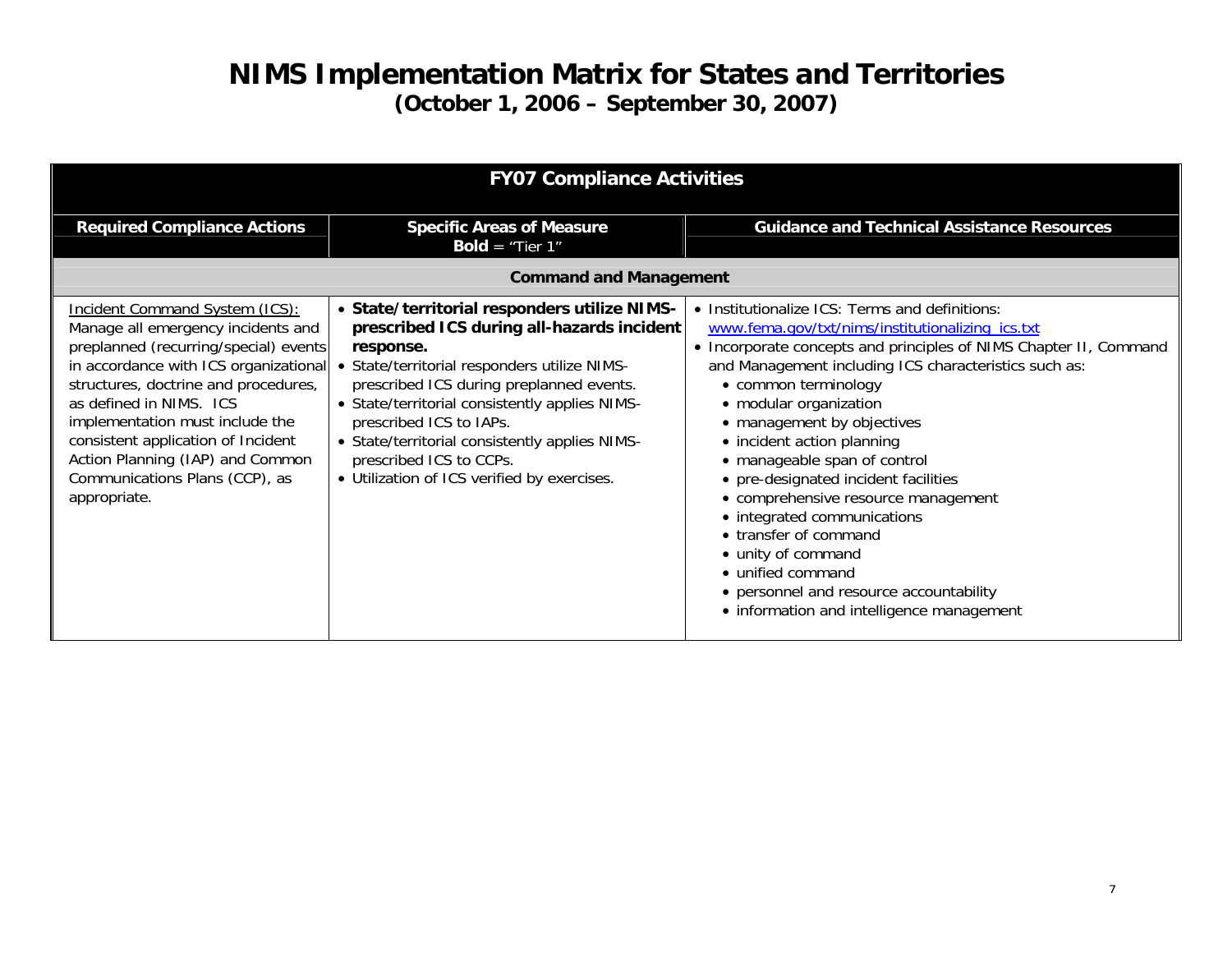| <b>FY07 Compliance Activities</b>                                                                                                                                                                                                                                                                                                                                                                                                                                                                                                                                                        |                                                                                                                                                                                                                                       |                                                                                                                                                                                                                                                                                                                                                                                                                                                                                                                                             |
|------------------------------------------------------------------------------------------------------------------------------------------------------------------------------------------------------------------------------------------------------------------------------------------------------------------------------------------------------------------------------------------------------------------------------------------------------------------------------------------------------------------------------------------------------------------------------------------|---------------------------------------------------------------------------------------------------------------------------------------------------------------------------------------------------------------------------------------|---------------------------------------------------------------------------------------------------------------------------------------------------------------------------------------------------------------------------------------------------------------------------------------------------------------------------------------------------------------------------------------------------------------------------------------------------------------------------------------------------------------------------------------------|
| <b>Required Compliance Actions</b>                                                                                                                                                                                                                                                                                                                                                                                                                                                                                                                                                       | <b>Specific Areas of Measure</b><br><b>Bold</b> = "Tier $1$ "                                                                                                                                                                         | <b>Guidance and Technical Assistance Resources</b>                                                                                                                                                                                                                                                                                                                                                                                                                                                                                          |
| <b>Multi-agency Coordination System:</b><br>Coordinate and support emergency<br>incident and event management<br>through the development and use of<br>integrated multi-agency coordination<br>systems, i.e. - develop and maintain<br>connectivity capability between local<br>Incident Command Posts (ICP), local<br>911 Centers, local Emergency<br>Operations Centers (EOCs), the state<br>EOC and regional and/federal EOCs<br>and NRP organizational elements.                                                                                                                     | • MACS utilized for preplanned (recurring/special)<br>events, incident-specific hazards, no-notice<br>events and/or specific incidents.                                                                                               | • NIMS Chapter II, Command and Management.<br>• IS-701 NIMS Multi-agency Coordination System:<br>http://training.fema.gov/EMIWeb/IS/is701.asp<br>• FEMA NIMS Training:<br>www.fema.gov/emergency/nims/nims_training.shtm<br>• National Emergency Training Center 2006-2007 Training Catalog:<br>Introduction to Unified Command for Multi-Agency and Catastrophic<br>Incidents: www.usfa.dhs.gov/downloads/pdf/nfa/fa-273-nfa.pdf<br>• Multi-agency Coordination System Best Practices will be available<br>at: www.fema.gov/emergency/nims |
| Public Information System:<br>Institutionalize, within the framework<br>of ICS, the Public Information<br>System, comprising of the Joint<br>Information System (JIS) and a Joint<br>Information Center (JIC). The Public<br>Information System will ensure an<br>organized, integrated, and<br>coordinated mechanism to perform<br>critical emergency information, crisis<br>communications and public affairs<br>functions which is timely, accurate,<br>and consistent. This includes<br>training for designate participants<br>from the Governor's office and key<br>state agencies. | • The State Emergency Operations Plan (EOP)<br>has provisions for utilizing a NIMS-prescribed<br>Public Information System including the<br>establishment of:<br>• Joint Information System (JIS)<br>• Joint Information Center (JIC) | • NIMS Chapter II, Command and Management.<br>• Public Information Training (E388, Advanced Public Information<br>Officers and G290, Basic Public Information Officers).<br>• IS-702 National Incident Management Systems (NIMS) Public<br><b>Information Systems:</b><br>http://training.fema.gov/EMIWeb/IS/is702.asp<br>. Public Information System Best Practices will be available at:<br>www.fema.gov/emergency/nims                                                                                                                   |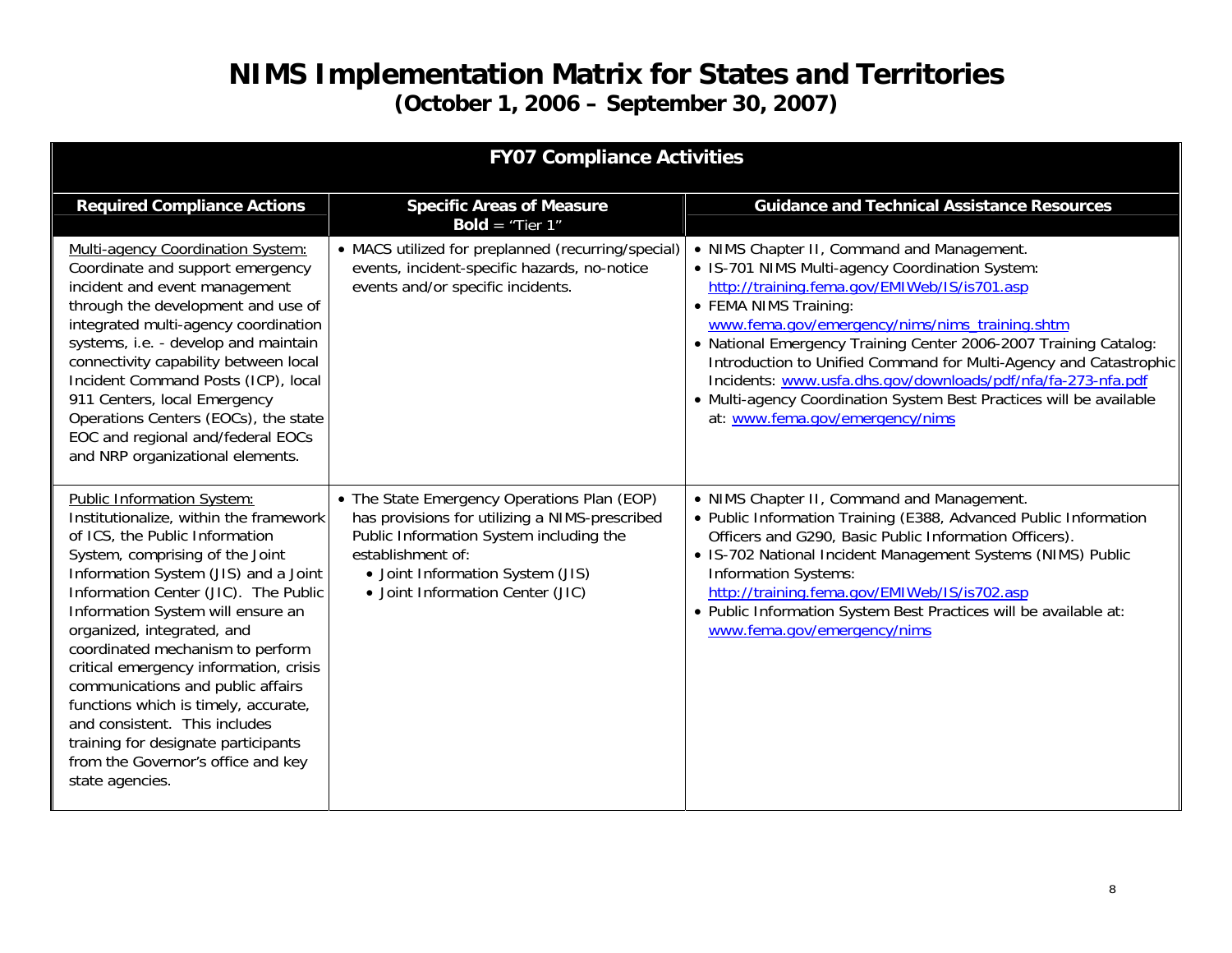| <b>FY07 Compliance Activities</b>                                                                                                                                            |                                                                                                                                                                                                                                                                                                                                      |                                                                                                                                                                                                                                                                                                                                                                                                                                                                      |
|------------------------------------------------------------------------------------------------------------------------------------------------------------------------------|--------------------------------------------------------------------------------------------------------------------------------------------------------------------------------------------------------------------------------------------------------------------------------------------------------------------------------------|----------------------------------------------------------------------------------------------------------------------------------------------------------------------------------------------------------------------------------------------------------------------------------------------------------------------------------------------------------------------------------------------------------------------------------------------------------------------|
| <b>Required Compliance Actions</b>                                                                                                                                           | <b>Specific Areas of Measure</b><br><b>Bold</b> = "Tier $1$ "                                                                                                                                                                                                                                                                        | <b>Guidance and Technical Assistance Resources</b>                                                                                                                                                                                                                                                                                                                                                                                                                   |
| <b>NEW FOR FY07: Ensure that the</b><br>state/territorial Public Information<br>System can gather, verify,<br>coordinate, and disseminate<br>information during an incident. | • Public Information System can gather, verify,<br>coordinate, and disseminate information during<br>an incident<br>• Public Information System capability verified by<br>exercises.                                                                                                                                                 | • Utilize existing Public Information System and/or other<br>communication systems for best practices and technical aids.                                                                                                                                                                                                                                                                                                                                            |
| <b>Preparedness Planning</b>                                                                                                                                                 |                                                                                                                                                                                                                                                                                                                                      |                                                                                                                                                                                                                                                                                                                                                                                                                                                                      |
| Establish the state/territorial NIMS<br>baseline against the FY05 and FY06<br>implementation requirements.                                                                   | • State/territory has completed NIMS<br>baseline against the FY05 and FY06<br>implementation requirements.                                                                                                                                                                                                                           | • States have upgraded their Homeland Security strategy, NIMS<br>Implementation Plan, and any other state preparedness strategies<br>and plans as appropriate to close capability gap.<br>• NIMS Capability Assessment Support Tool (NIMCAST):<br>www.fema.gov/nimcast<br>• NIMS Implementation Plan Tools and Templates:<br>www.fema.gov/emergency/nims/nims_toolsandtemplates.shtm                                                                                 |
| Coordinate and leverage all federal<br>preparedness funding to implement<br>the NIMS.                                                                                        | • DHS Federal preparedness funding is<br>being coordinated towards<br>state/territorial and/or tribal/local level<br>preparedness and response activities.<br>• Other (non-DHS) Federal preparedness funding<br>is being coordinated towards state/territorial<br>and/or tribal/local level preparedness and<br>response activities. | • A list of the Federal preparedness grant programs that have been<br>reported to the NIC are available on the NIMS web page at:<br>www.fema.gov/emergency/nims<br>• 2006 Homeland Security Grant Program Guidance:<br>www.ojp.usdoj.gov/odp/docs/fy2006hsgp.pdf<br>• National Preparedness Goal and National Preparedness Guidance:<br>www.ojp.usdoj.gov/odp/assessments/hspd8.htm<br>• Catalog of Federal Domestic Preparedness Assistance (CFDA):<br>www.cfda.gov |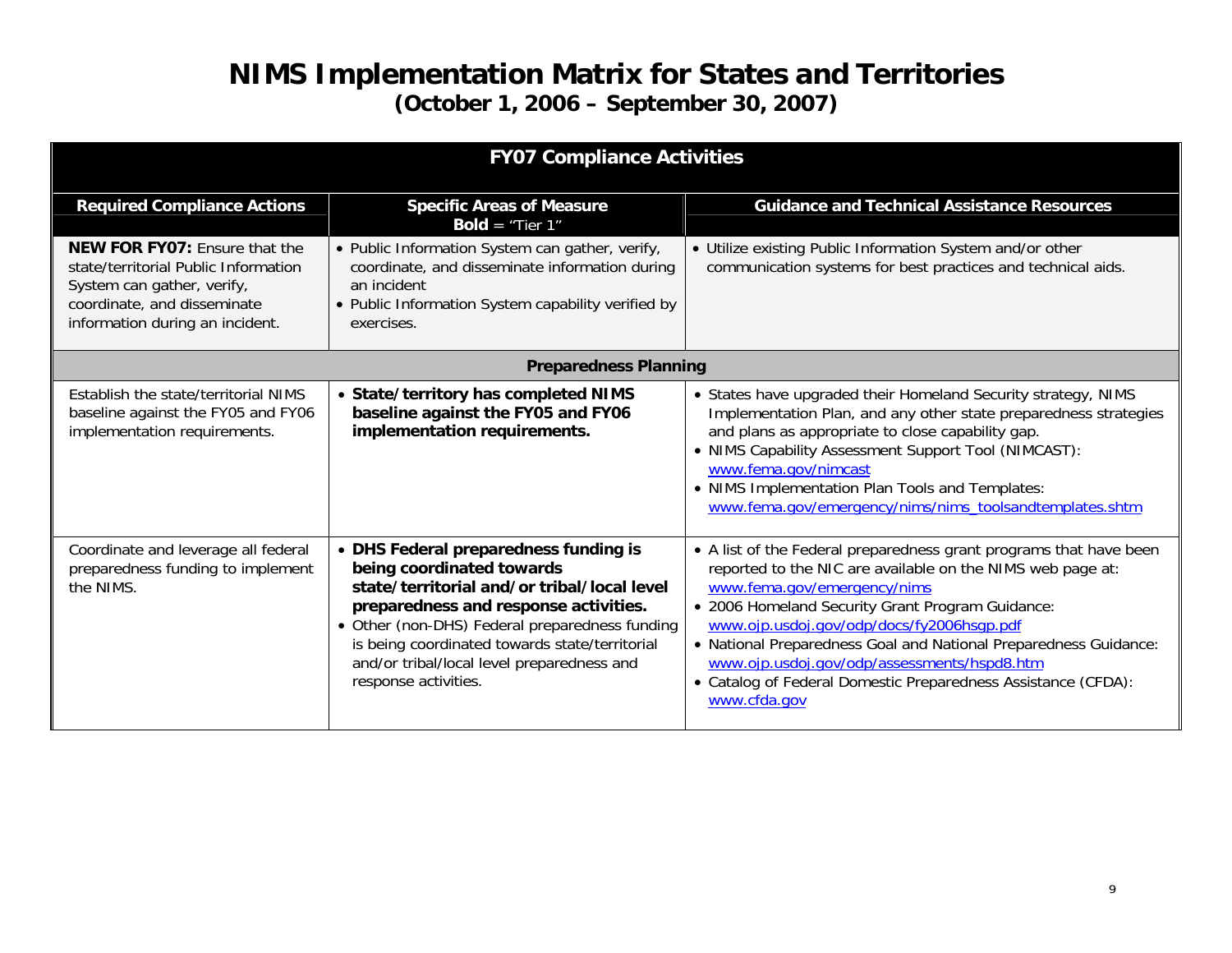| <b>FY07 Compliance Activities</b>                                                                                                                                                                                                              |                                                                                                                                                               |                                                                                                                                                                                                                                                                                                                                                                                                                                                                                                                 |
|------------------------------------------------------------------------------------------------------------------------------------------------------------------------------------------------------------------------------------------------|---------------------------------------------------------------------------------------------------------------------------------------------------------------|-----------------------------------------------------------------------------------------------------------------------------------------------------------------------------------------------------------------------------------------------------------------------------------------------------------------------------------------------------------------------------------------------------------------------------------------------------------------------------------------------------------------|
| <b>Required Compliance Actions</b>                                                                                                                                                                                                             | <b>Specific Areas of Measure</b><br><b>Bold</b> = "Tier $1$ "                                                                                                 | <b>Guidance and Technical Assistance Resources</b>                                                                                                                                                                                                                                                                                                                                                                                                                                                              |
| Revise and update plans and SOPs to<br>incorporate NIMS and National<br>Response Plan (NRP) components,<br>principles and policies, to include<br>planning, training, response,<br>exercises, equipment, evaluation and<br>corrective actions. | • State/territory plans, Standard Operating<br>Guidance (SOG), and Standard Operating<br>Procedures (SOPs) are consistent with<br>NIMS and NRP.               | • Plans and SOP/SOGs and have been updated, incorporating lessons<br>learned and best practices from exercises and response operations.<br>• National Response Plan (NRP): www.dhs.gov/nationalresponseplan<br>• 2006 Homeland Security Grant Program Guidance:<br>www.ojp.usdoj.gov/odp/docs/fy2006hsqp.pdf<br>• National Preparedness Goal and National Preparedness Guidance:<br>www.ojp.usdoj.gov/odp/assessments/hspd8.htm<br>• National Incident Management System (NIMS):<br>www.fema.gov/emergency/nims |
| Promote intrastate and interagency<br>mutual aid agreements (to include<br>agreements with the private sector<br>and non-governmental<br>organizations).                                                                                       | • State/territory promotes the use of<br>interagency and interstate mutual aid<br>agreements within its departments<br>and/or agencies.                       | • Review, support and adopt the ongoing efforts of the NIC to<br>develop a national credentialing system.<br>• Expand mutual aid agreements beyond support services and<br>equipment to include information sharing.<br>• EMAC model state-county mutual aid deployment contract:<br>www.emacweb.org/?123<br>· EMAC model intrastate mutual aid legislation:<br>www.emacweb.org/docs/NEMA%20Proposed%20Intrastate%20Mo<br>del-Final.pdf                                                                         |
| <b>Preparedness Training</b>                                                                                                                                                                                                                   |                                                                                                                                                               |                                                                                                                                                                                                                                                                                                                                                                                                                                                                                                                 |
| Leverage training facilities to<br>coordinate and deliver NIMS training<br>requirements in conformance with<br>the NIMS National Standard<br>Curriculum.                                                                                       | • NIMS-related training conforms to the<br><b>NIMS National Standard Curriculum.</b><br>• Training facilities are being utilized to provide<br>NIMS training. | • NIMS National Standard Curriculum Training Development<br>Guidance: www.fema.gov/pdf/nims/nims_training_development.pdf<br>• FEMA NIMS Training:<br>www.fema.gov/emergency/nims/nims_training.shtm                                                                                                                                                                                                                                                                                                            |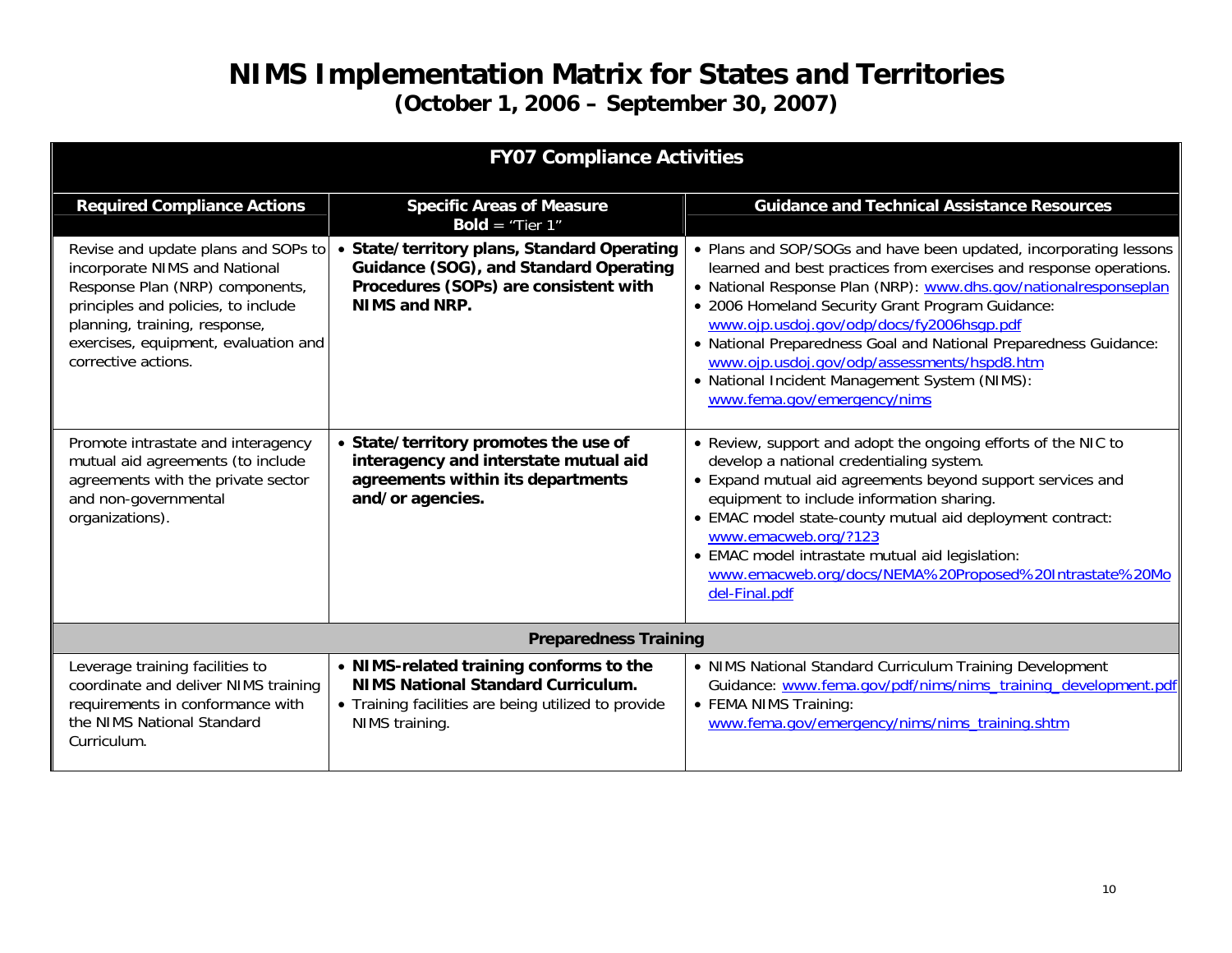| <b>FY07 Compliance Activities</b>                           |                                                                                                                                                                                                                                                                                        |                                                                                                                                                                                                                                                                                                                                                                                                                                                                                                                                                 |  |
|-------------------------------------------------------------|----------------------------------------------------------------------------------------------------------------------------------------------------------------------------------------------------------------------------------------------------------------------------------------|-------------------------------------------------------------------------------------------------------------------------------------------------------------------------------------------------------------------------------------------------------------------------------------------------------------------------------------------------------------------------------------------------------------------------------------------------------------------------------------------------------------------------------------------------|--|
| <b>Required Compliance Actions</b>                          | <b>Specific Areas of Measure</b><br><b>Bold</b> = "Tier $1$ "                                                                                                                                                                                                                          | <b>Guidance and Technical Assistance Resources</b>                                                                                                                                                                                                                                                                                                                                                                                                                                                                                              |  |
| Complete IS-700 NIMS: An<br>Introduction.                   | • Completion of IS-700 by:<br>• Entry level first responders and<br>disaster workers<br>• First line supervisors<br>• Middle management<br>• Command and general staff                                                                                                                 | • All personnel with a direct role in emergency preparedness, incident<br>management or response must complete this training.<br>• NIMS National Standard Curriculum Training Development<br>Guidance: www.fema.gov/pdf/nims/nims_training_development.pdf<br>• FEMA NIMS Training:<br>www.fema.gov/emergency/nims/nims_training.shtm<br>• IS-700 An Introduction:<br>http://training.fema.gov/EMIWeb/IS/is700.asp<br>• NIMS National Standard Curriculum Training Development<br>Guidance: www.fema.gov/pdf/nims/nims_training_development.pdf |  |
| Complete IS-800 National Response<br>Plan: An Introduction. | • Completion of IS-800 A by:<br>• Emergency management personnel in<br>middle management<br>• Emergency management personnel in<br>command and general staff                                                                                                                           | • NIMS National Standard Curriculum Training Development<br>Guidance: www.fema.gov/pdf/nims/nims_training_development.pdf<br>• FEMA NIMS Training:<br>www.fema.gov/emergency/nims/nims_training.shtm<br>• IS-800 A NRP An Introduction:<br>training.fema.gov/EMIWeb/IS/is800a.asp<br>• The NIMS web page provides guidance for who should complete<br>this training. www.fema.gov/emergency/nims                                                                                                                                                |  |
| Complete ICS-100 and ICS-200<br>Training.                   | • Completion of ICS-100 by:<br>• Entry level first responders and<br>disaster workers<br>• First Line Supervisors<br>• Middle management<br>• Command and general staff<br>Completion of ICS 200 by:<br>• First line Supervisors<br>• Middle management<br>• Command and general staff | · ICS 100: www.training.fema.gov/emiweb/IS/is100.asp<br>· ICS 100: www.usfa.fema.gov/training/nfa<br>• ICS 200: www.training.fema.gov/emiweb/IS/is200.asp<br>· ICS 200: http://www.usfa.fema.gov/training/nfa<br>• NIMS National Standard Curriculum Training Development<br>Guidance: www.fema.gov/pdf/nims/nims_training_development.pdf<br>• The NIMS web page provides guidance for who should complete<br>this training: www.fema.gov/emergency/nims                                                                                       |  |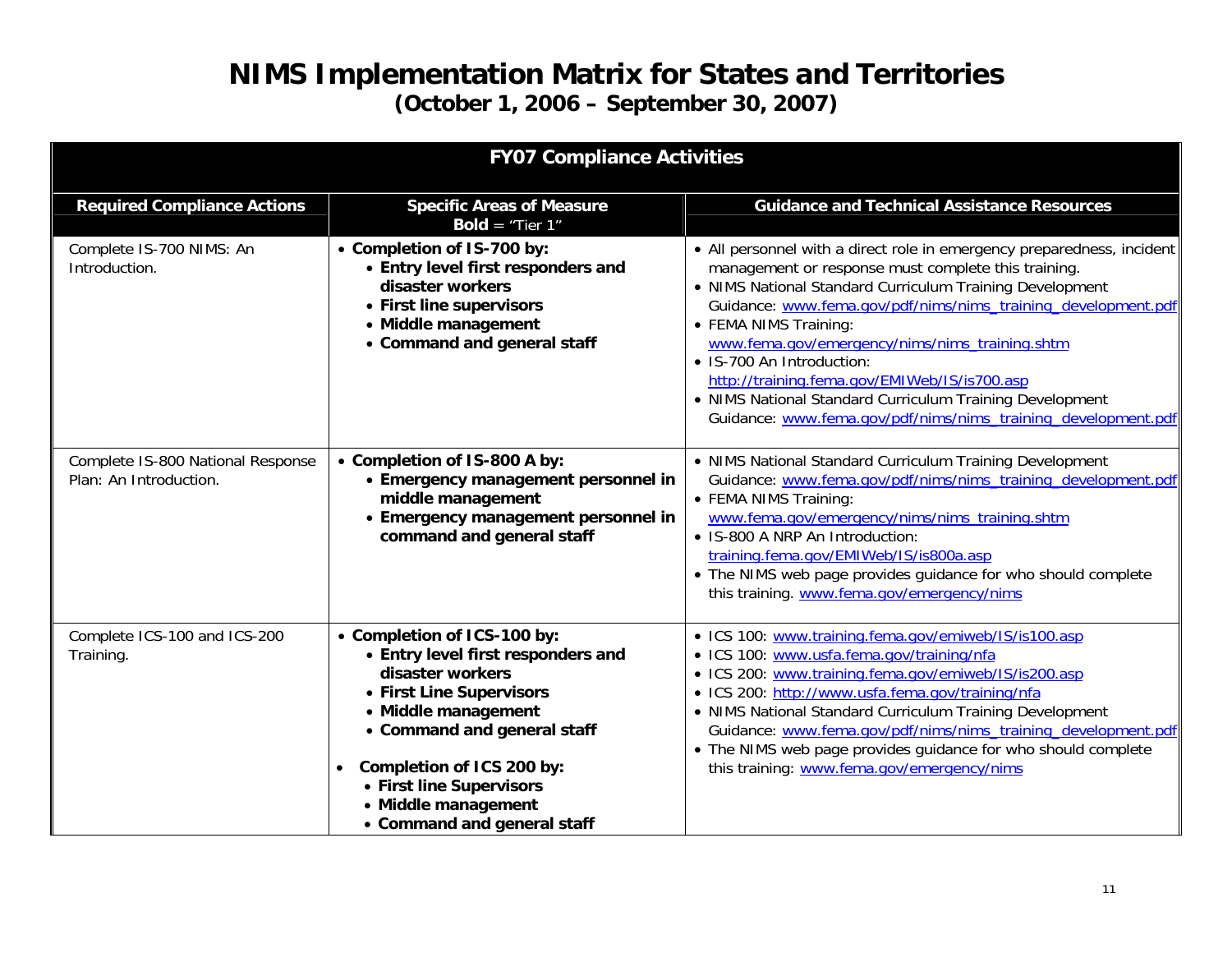| <b>FY07 Compliance Activities</b>                                                                                                                   |                                                                                                                                                                                                                                      |                                                                                                                                                                                                                                                                                                                                                                                                                                                                                                                                                        |
|-----------------------------------------------------------------------------------------------------------------------------------------------------|--------------------------------------------------------------------------------------------------------------------------------------------------------------------------------------------------------------------------------------|--------------------------------------------------------------------------------------------------------------------------------------------------------------------------------------------------------------------------------------------------------------------------------------------------------------------------------------------------------------------------------------------------------------------------------------------------------------------------------------------------------------------------------------------------------|
| <b>Required Compliance Actions</b>                                                                                                                  | <b>Specific Areas of Measure</b><br><b>Bold</b> = "Tier $1$ "                                                                                                                                                                        | <b>Guidance and Technical Assistance Resources</b>                                                                                                                                                                                                                                                                                                                                                                                                                                                                                                     |
| <b>NEW FOR FY07: Complete ICS-300</b><br>and ICS-400 Training.                                                                                      | • Completion of ICS-300 by:<br>• Middle management<br>• Command and general staff<br>• Completion of ICS 400 by:<br>• Command and general staff                                                                                      | • FEMA Training FY06 Requirements:<br>www.fema.gov/pdf/nims/06_training.pdf<br>• FEMA Training Overview:<br>http://training.fema.gov/EMIWeb/IS/ICSResource/ICSResCntr_Train<br>ing.htm<br>• FEMA Emergency Management Institute:<br>http://training.fema.gov/EMIWeb/                                                                                                                                                                                                                                                                                   |
| <b>Preparedness Exercises</b>                                                                                                                       |                                                                                                                                                                                                                                      |                                                                                                                                                                                                                                                                                                                                                                                                                                                                                                                                                        |
| Incorporate NIMS/ICS into all<br>state/territorial and regional training<br>and exercises.                                                          | • State/territorial exercises incorporate<br>NIMS.                                                                                                                                                                                   | • DHS Exercise Information: www.ojp.usdoj.gov/odp/exercises.htm<br>• Homeland Security Exercise and Evaluation Program (HSEEP) IS-<br>120 Online Course: http://209.176.175.84/hseep2/IS120/login.asp<br>• FEMA NIMS Training:<br>www.fema.gov/emergency/nims/nims_training.shtm<br>• NIMS National Standard Curriculum Training Development<br>Guidance: www.fema.gov/pdf/nims/nims_training_development.pdf                                                                                                                                          |
| Participate in an all-hazard exercise<br>program based on NIMS that<br>involves responders from multiple<br>disciplines and multiple jurisdictions. | • State/territorial exercises evaluate NIMS<br>implementation.<br>• Multiple disciplines and multiple<br>jurisdictions participate in exercises.<br>• State/territorial exercises evaluate the National<br>Response Plan components. | • DHS Exercise Information: www.ojp.usdoj.gov/odp/exercises.htm<br>• Homeland Security Exercise and Evaluation Program (HSEEP) IS-<br>120 Online Course: http://209.176.175.84/hseep2/IS120/login.asp<br>• NIMS National Standard Curriculum Training Development<br>Guidance: www.fema.gov/pdf/nims/nims_training_development.pdf<br>· 2006 Homeland Security Grant Program Guidance:<br>www.ojp.usdoj.gov/odp/docs/fy2006hsqp.pdf<br>• National Preparedness Goal and National Preparedness Guidance:<br>www.ojp.usdoj.gov/odp/assessments/hspd8.htm |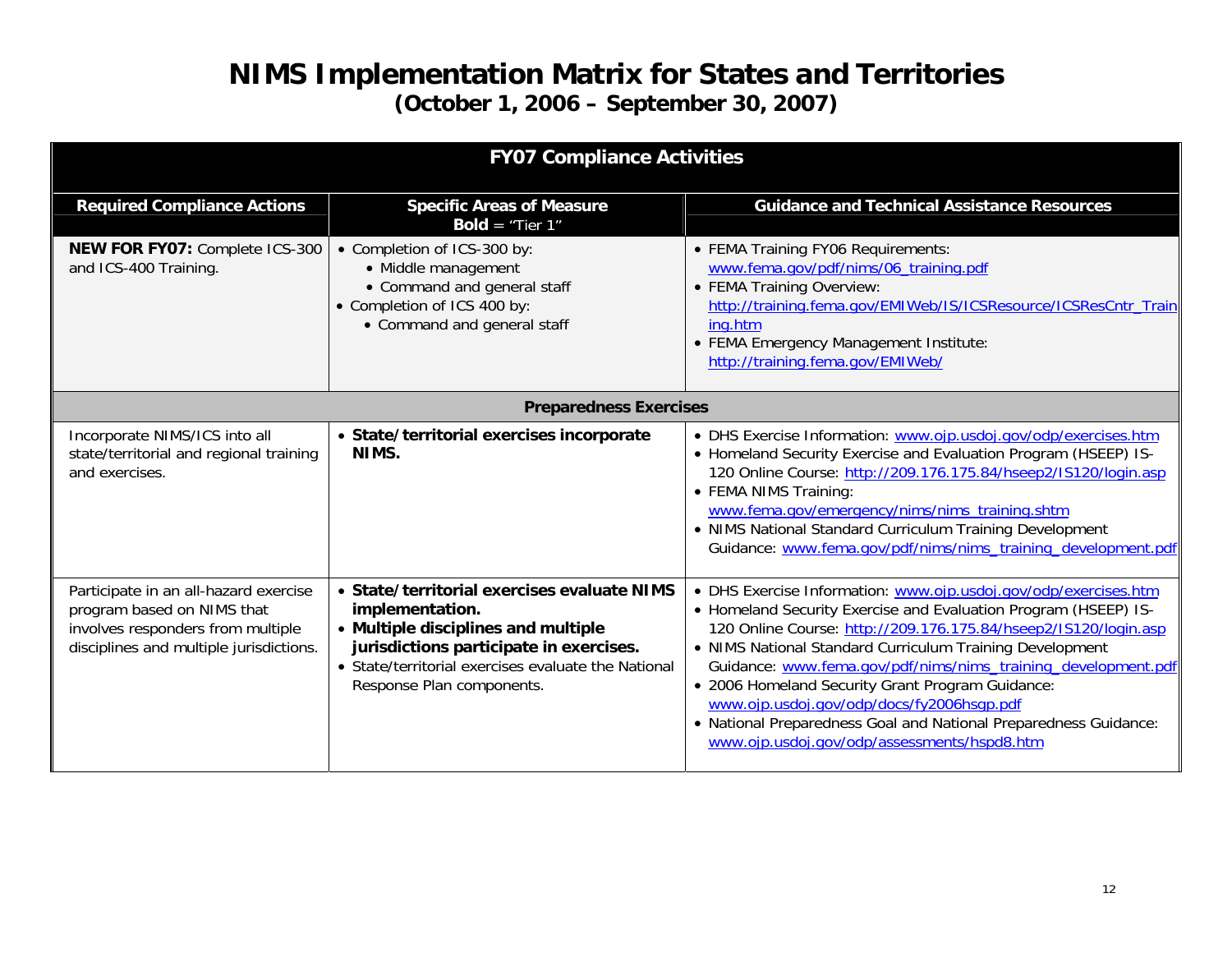| <b>FY07 Compliance Activities</b>                                                                                                                                                                                                                  |                                                                                                                                                                                                                              |                                                                                                                                                                                                                                                                                                                                                 |  |
|----------------------------------------------------------------------------------------------------------------------------------------------------------------------------------------------------------------------------------------------------|------------------------------------------------------------------------------------------------------------------------------------------------------------------------------------------------------------------------------|-------------------------------------------------------------------------------------------------------------------------------------------------------------------------------------------------------------------------------------------------------------------------------------------------------------------------------------------------|--|
| <b>Required Compliance Actions</b>                                                                                                                                                                                                                 | <b>Specific Areas of Measure</b><br><b>Bold</b> = "Tier $1$ "                                                                                                                                                                | <b>Guidance and Technical Assistance Resources</b>                                                                                                                                                                                                                                                                                              |  |
| Incorporate corrective actions into<br>preparedness and response plans<br>and procedures.                                                                                                                                                          | • Corrective actions have been<br>incorporated into preparedness and<br>response plans and procedures.                                                                                                                       | • DHS Exercise Information: www.ojp.usdoj.gov/odp/exercises.htm<br>• Homeland Security Exercise and Evaluation Program (HSEEP) IS-<br>120 Online Course: http://209.176.175.84/hseep2/IS120/login.asp                                                                                                                                           |  |
| <b>Resource Management</b>                                                                                                                                                                                                                         |                                                                                                                                                                                                                              |                                                                                                                                                                                                                                                                                                                                                 |  |
| Inventory state response assets to<br>conform to homeland security<br>resource typing standards.                                                                                                                                                   | • State/territory has inventoried its<br>response resources.<br>• State/territory has developed a response asset<br>inventory.<br>• State/territorial resource typing conforms to<br>DHS standards as identified by the NIC. | • Resource Typing Guidance:<br>www.fema.gov/pdf/emergency/nims/resource_typing_gadoc.pdf<br>• IS-703 NIMS Resource Management:<br>www.training.fema.gov/emiweb/IS/is703.asp<br>• Propose modifications or new resource definitions to the NIC for<br>inclusion in the resource typing effort.                                                   |  |
| To the extent permissible by state<br>and local law, ensure that relevant<br>national standards and guidance to<br>achieve equipment, communication<br>and data interoperability are<br>incorporated into state and local<br>acquisition programs. | • State/territory aligns acquisitions with<br>state/territorial-wide interoperable<br>standards for equipment,<br>communications, and data.                                                                                  | • DHS Equipment Program:<br>www.ojp.usdoj.gov/odp/grants_goals.htm<br>· 2006 Homeland Security Grant Program Guidance:<br>www.ojp.usdoj.gov/odp/docs/fy2006hsgp.pdf<br>• National Preparedness Goal and National Preparedness Guidance:<br>www.ojp.usdoj.gov/odp/assessments/hspd8.htm<br>• DHS SAFECOM Program: www.safecomprogram.gov/SAFECOM |  |
| <b>NEW FOR FY07: Validate that the</b><br>inventory of response assets<br>conforms to homeland security<br>resource typing standards.                                                                                                              | • State/territory response asset inventory<br>conforms to DHS resource typing standards as<br>identified by the NIC.                                                                                                         | • Resource Typing Guidance:<br>www.fema.gov/pdf/emergency/nims/resource_typing_gadoc.pdf<br>• IS-703 NIMS Resource Management:<br>www.training.fema.gov/emiweb/IS/is703.asp<br>• Identify resources to include in a state/territory-wide database to<br>serve as a response asset inventory.                                                    |  |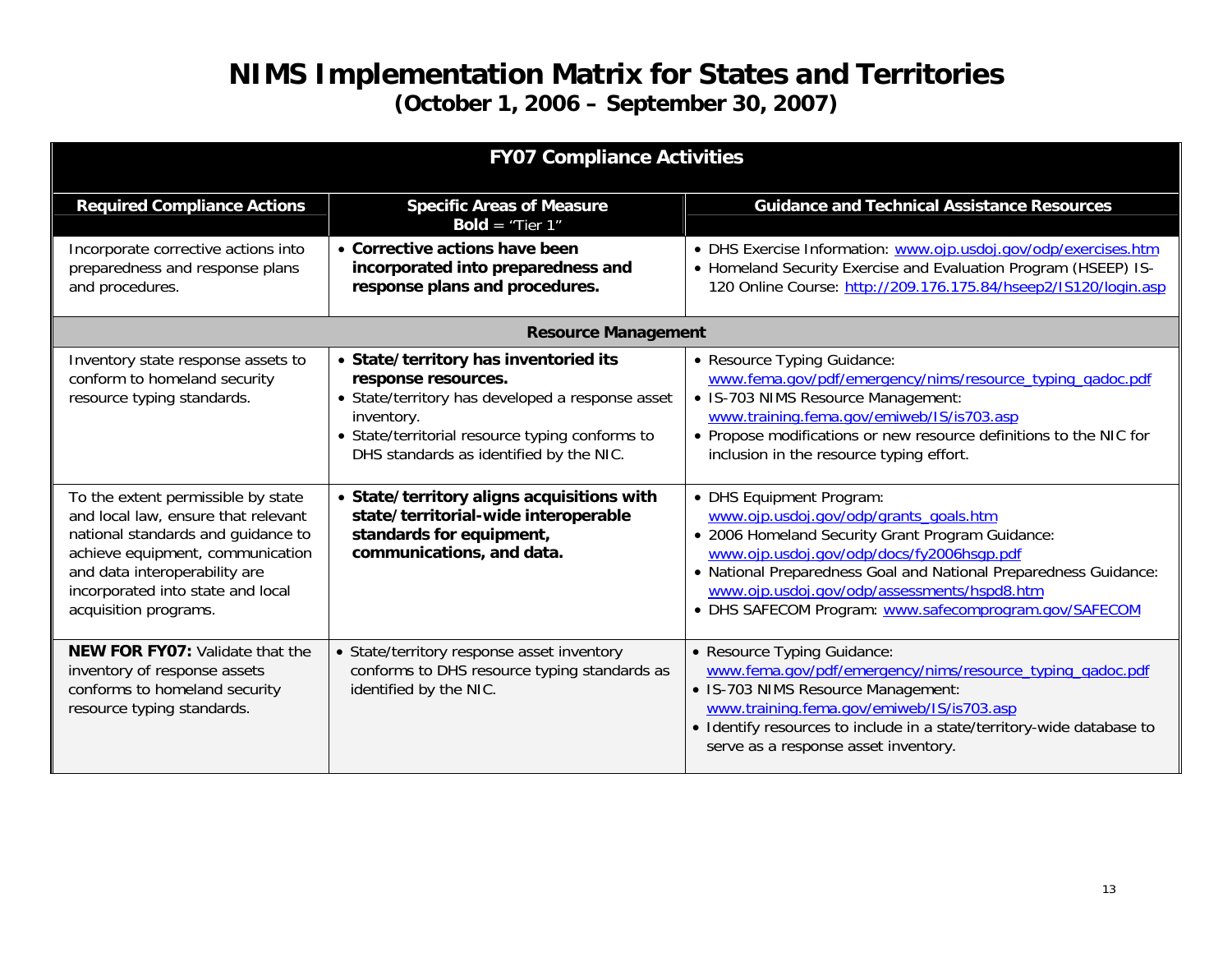| <b>FY07 Compliance Activities</b>                                                                                                                                                                                                 |                                                                                                                                                         |                                                                                                                                                                                                                                                                                                                                                                                                                                                                                                                                                                                                                                                                                                          |
|-----------------------------------------------------------------------------------------------------------------------------------------------------------------------------------------------------------------------------------|---------------------------------------------------------------------------------------------------------------------------------------------------------|----------------------------------------------------------------------------------------------------------------------------------------------------------------------------------------------------------------------------------------------------------------------------------------------------------------------------------------------------------------------------------------------------------------------------------------------------------------------------------------------------------------------------------------------------------------------------------------------------------------------------------------------------------------------------------------------------------|
| <b>Required Compliance Actions</b>                                                                                                                                                                                                | <b>Specific Areas of Measure</b><br><b>Bold</b> = "Tier $1"$                                                                                            | <b>Guidance and Technical Assistance Resources</b>                                                                                                                                                                                                                                                                                                                                                                                                                                                                                                                                                                                                                                                       |
| <b>NEW FOR FY07: Utilize the</b><br>state/territory response asset<br>inventory for Intra and Inter-State<br>Mutual Aid (such as Emergency<br>Management Assistance Compact<br>(EMAC)) requests, exercises, and<br>actual events. | • State/territory-wide response asset inventory<br>utilized for:<br>• Mutual aid<br>• Exercises<br>• Actual events                                      | • FEMA Resource Management Course IS-703: NIMS Resource<br>Management: www.training.fema.gov/emiweb/IS/is703.asp<br>• FEMA Introductory EMAC training information:<br>http://training.fema.gov/EMIweb/downloads/EMAC_Full_Precourse<br>04 14 05.pdf<br>• Emergency Management Assistance Compact: www.emacweb.org<br>• Centers for Disease Control and Prevention support for EMAC:<br>www.bt.cdc.gov/planning/emac/                                                                                                                                                                                                                                                                                     |
|                                                                                                                                                                                                                                   | <b>Communication and Information Management</b>                                                                                                         |                                                                                                                                                                                                                                                                                                                                                                                                                                                                                                                                                                                                                                                                                                          |
| Apply standardized and consistent<br>terminology, including the<br>establishment of plain language<br>communications standards across<br>public safety sector.                                                                    | • State/territory implements standardized<br>terminology and plain language for all<br>multi-jurisdictional and/or multi-agency<br>response activities. | • Incident response communications (during exercises and actual<br>incidents) should feature plain language commands so they will be<br>able to function in a multi-jurisdiction environment. Field manuals<br>and training should be revised to reflect the plain language<br>standard.<br>• '10' codes may continue to be used during non-emergency, internal<br>department communications.<br>• The Emergency Management Institute (EMI) is currently developing<br>an independent study and classroom course on NIMS<br>Communication and Information Management. Additional<br>information will be posted on the NIMS Integration Center web<br>page when available at: www.fema.gov/emergency/nims |